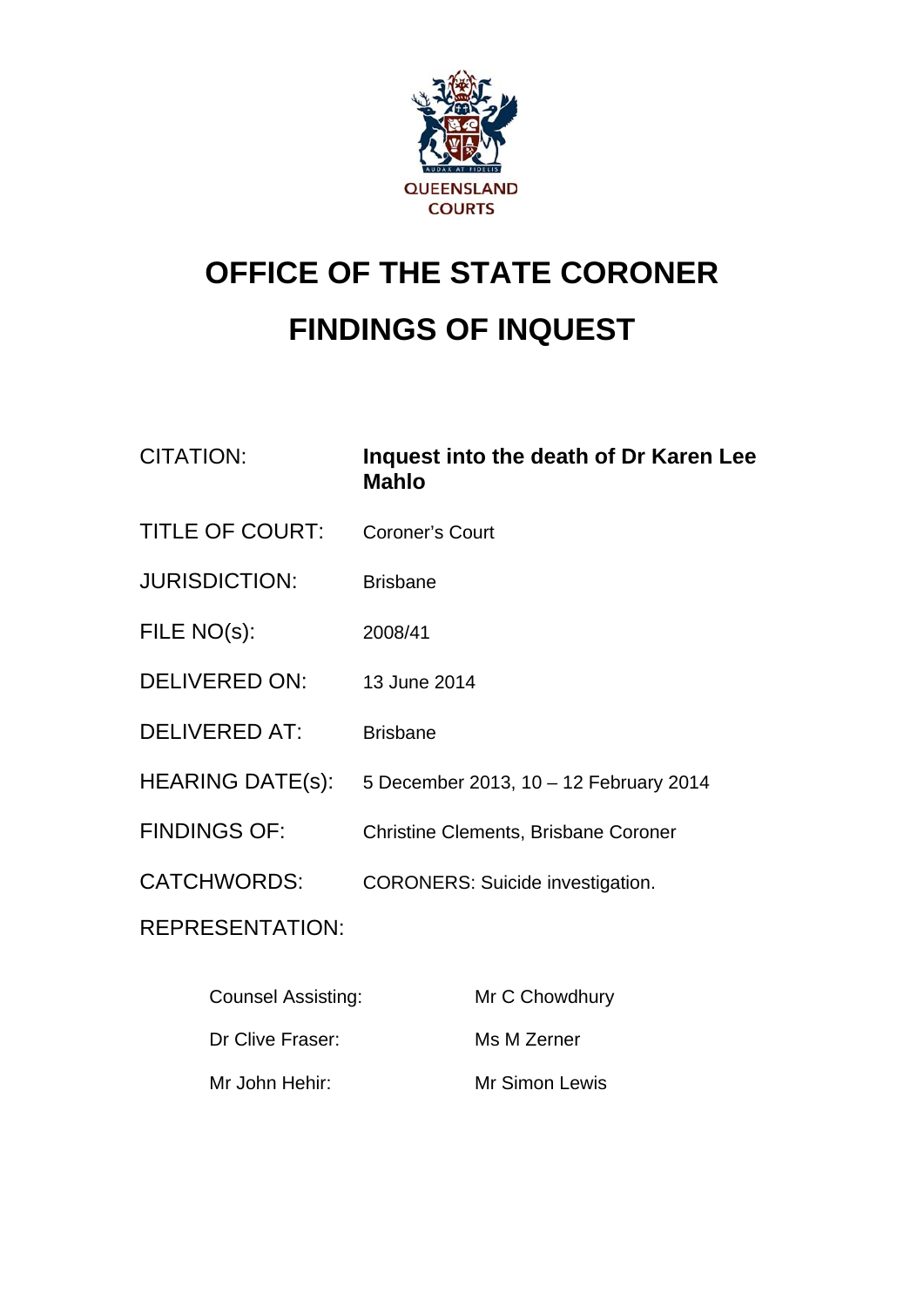Karen Lee Mahlo was born on the 5 September 1955 in Forbes, New South Wales. She died on the 28 May 2008 at her home at William Street, Moffat Beach in Queensland. She was 52 years of age at the time of her death. She died due to a stab wound to her chest at her home. There were typed but unsigned notes directed to her two adult children and to her former de facto partner. Her family expressed concern about the circumstances of her death, which was the subject of criminal and coronial investigation. The issue to be explored and resolved at inquest if possible was whether Karen Mahlo's death was a suicide or a homicide.

### *Background history leading up to Dr Mahlo's death*

This summary of events is based on the material investigated by the coroner and from the evidence at inquest.

Karen Mahlo was a medical doctor who had achieved significant success and held positions of responsibility and authority until she suffered from depressive illness. Dr Mahlo was the Executive Director of Medical Services at Nambour Hospital until concern for her health and capacity led to her being stood aside from her position. She was officially stood down on 5 October 2006.

She was treated by consultant psychiatrist, Dr Clive Fraser commencing in January 2007. There had been a number of occasions when Dr Mahlo made serious attempts to end her life, the most recent prior to her death was on about 11 April 2008 when she took an overdose of medication. She was admitted to Caloundra Hospital and airlifted to Royal Brisbane Hospital.

Dr Mahlo's depressive illness in the period leading up to her death, and the impact this had on her capacity to continue in her professional position, caused her further stress.

Dr Mahlo was involved in a personal relationship with John Hehir, whom she met in February 2006. The meeting was in his capacity as a financial advisor, but a personal relationship commenced in September 2006. At this time Mr Hehir was a married man still living with his wife and family. Dr Mahlo was also a married woman, having married in March 2006. Her husband moved out of the Moffat Beach home in August 2006. Dr Mahlo's mother described Dr Mahlo's final marriage as a matter of convenience to support a residency application.

John Hehir moved into Karen Mahlo's home in Moffat Beach at the end of November 2006.

By this time Dr Mahlo had already signed a Will on 14 November 2006 prepared by John Hehir, in his capacity as financial advisor. This document named John Hehir as executor, and also as one of the beneficiaries.

<span id="page-1-0"></span>In the course of his evidence at the inquest, John Hehir denied that he was in any position of conflict of interest with respect to his advisory, financial and personal relationships with Dr Mahlo.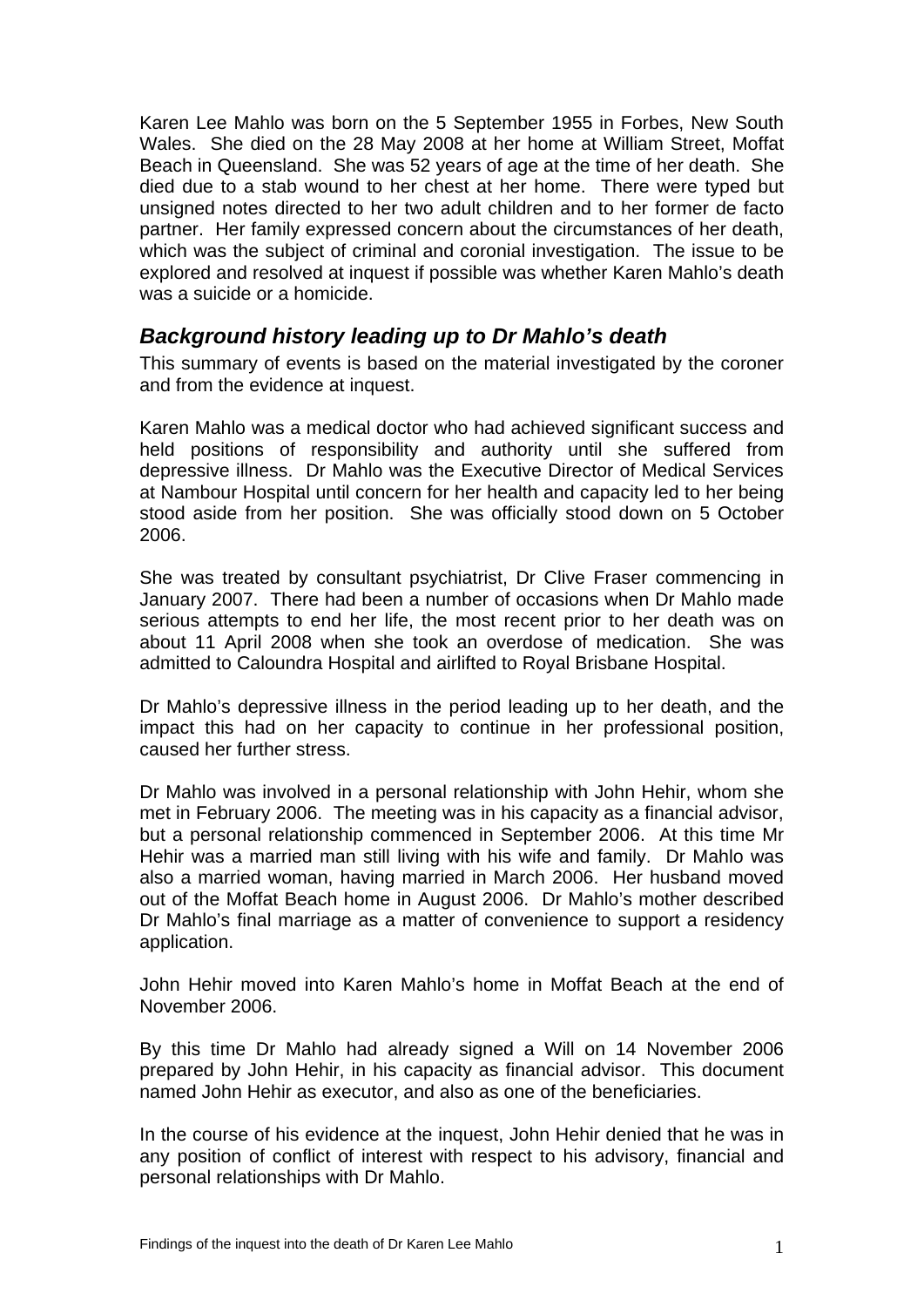In December 2006 Dr Mahlo was able to obtain alternative professional employment at Redcliffe Hospital. The position was not at the same level and she found the work unsatisfactory. The position ended in January 2007. She remained frustrated in her attempts to return to her previous position.

There was an occasion during April that Dr Mahlo was distressed and cut her ankle and took some pills with alcohol.

In May 2007 Dr Mahlo consumed alcohol and cut her wrist.

By July 2007 there were signs of discord and controlling behaviour by John Hehir about Dr Mahlo's personal life. He arranged a birthday party said to be for her  $50<sup>th</sup>$  birthday when she was 52. Long term friends and family members found John Hehir's influence and control over Karen disquieting and hard to understand why she tolerated this. An example was John Hehir quizzing Dr Mahlo's mother why a home purchased by Dr Mahlo and her siblings for their parents was held in the parents' name.

Dr Mahlo was subsequently hospitalised on 15 September 2007 under the care of her psychiatrist, Dr Fraser. This followed an incident where she had cut her hair by way of self mutilation. Dr Fraser was concerned for her safety. During this admission Dr Mahlo's mother fortuitously found out her daughter was in hospital but John Hehir refused to provide details of where she was.

By January 2008 Dr Mahlo's daughter moved out from her mother's home. There had been significant friction between John Hehir and Dr Mahlo's daughter who found his behaviour both to herself and to her mother to be controlling and manipulative.

In February 2008 another Will was prepared at John Hehir's financial advisor business for Karen Mahlo. She signed it, appointing John Hehir as executor and trustee and leaving him the house property and chattels at Moffat Beach.

Although there is some dispute from John Hehir, the weight of evidence is compelling that by early April 2008 the relationship between John Hehir and Karen Mahlo was at an end. Dr Mahlo's daughter was working in Mr Hehir's business and he orchestrated a so called 'April fool's joke' that humiliated and intimidated her in the workplace. This appears to have been the final catalyst for Dr Mahlo to end the relationship. From this time there was also evidence of Dr Mahlo preparing a new Will removing John Hehir as executor and beneficiary.

The disintegration of the significant personal relationship with John Hehir coincided with further decline in Karen Mahlo's mental wellbeing. In April 2008 Dr Mahlo overdosed requiring transfer from the Sunshine Coast to the Royal Brisbane Hospital. She then recovered in the New Farm Clinic. This was while her treating psychiatrist was away on leave.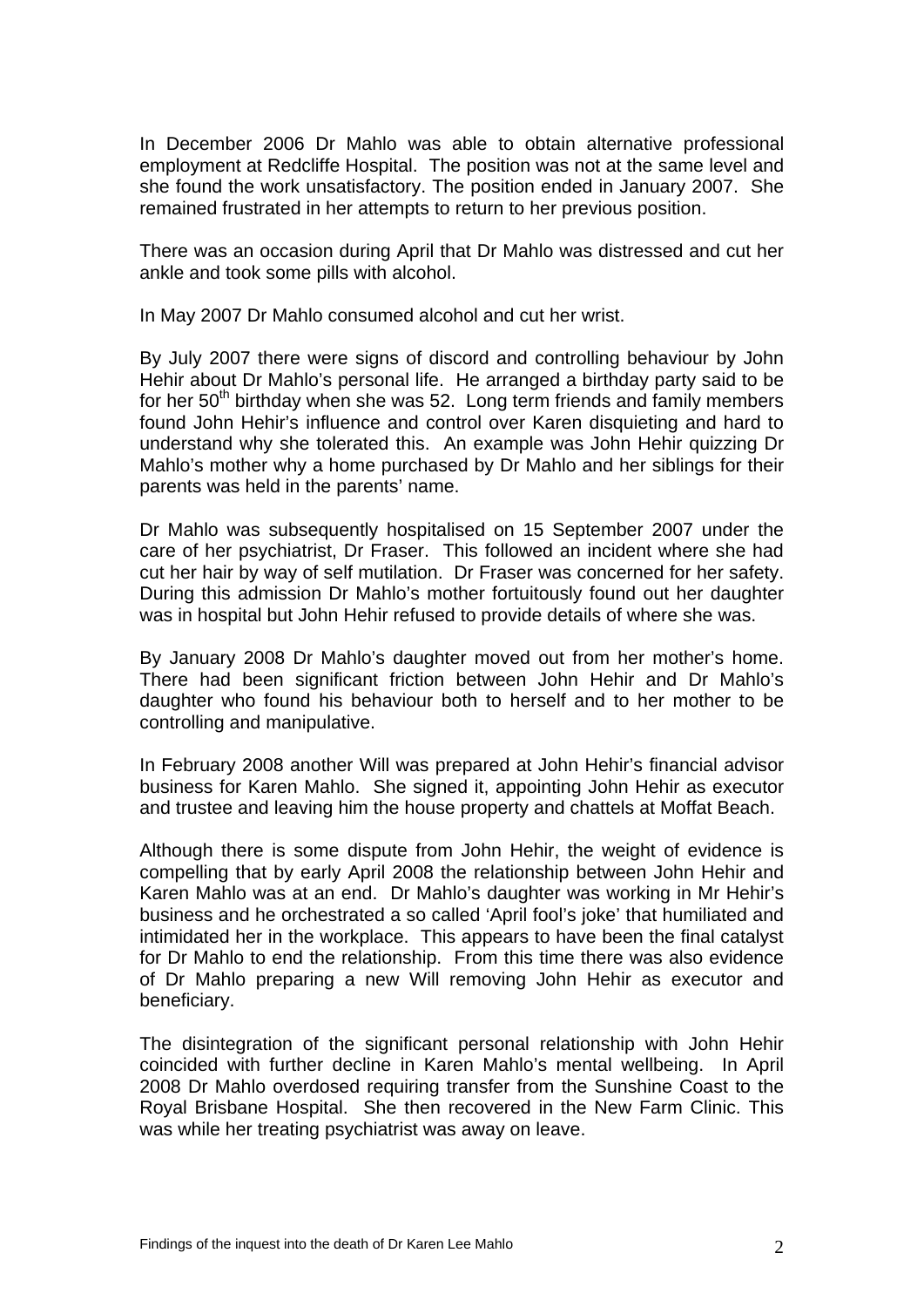In early May 2008 after recovering, Dr Mahlo travelled to New South Wales with her daughter to visit family and friends. She told her mother the relationship with John Hehir was over. She also confirmed this when she saw her psychiatrist, Dr Fraser on the 8 May 2008 and her general practitioner on the 22 May 2008.

During this period she was significantly depressed and her brother was very concerned for her. She asked her father to come from New South Wales and stay with her for a period. He did so, arriving on the Sunshine Coast on the 10 May. During this visit he attended with Karen on her next appointment with Dr Fraser on the 14 May 2008. She disclosed to her father that she had attempted suicide, and that she had changed her Will. She showed him a document, the details of which he cannot recall.

Her father flew back to New South Wales on the 19 May. During this ten day period Dr Mahlo's father did not see John Hehir at any time.

Another consultation with Dr Fraser occurred on the 21 May.

Subsequent to her death on the 28 May, John Hehir said he had stayed at Dr Mahlo's home at Moffat Beach every night from the 18 April until the 24 May. This evidence is not accepted. A neighbour who was aware of the occupants of Dr Mahlo's house contradicted Mr Hehir. Mr Hehir's evidence was at odds with what Dr Mahlo told her family and treating doctors. His evidence was totally unconvincing and appeared to be designed simply to support his financial claim against her estate.

The unresolved situation with Dr Mahlo's position at the Nambour Hospital continued to be a stressor. Two days prior to her death, Dr Mahlo attended another appointment with an independent psychiatrist, Dr Fredericks, to continue to monitor and assess her condition. This was on the 26 May.

The next day, there was an acrimonious and prolonged telephone exchange between John Hehir and Dr Mahlo. Some of this conversation was witnessed by Dr Mahlo's daughter, who was visiting and heard the phone conversation which was on speaker. He accused her of ruining his life and the lives of her children.

A BMW motorcycle was in dispute between them and Dr Mahlo decided, in an effort to resolve their differences, that she would transfer her interest into John Hehir's name. She and her daughter went to the Department of Transport to arrange transfer and then returned to her daughter's home. Karen appeared to be in a relaxed and good frame of mind when she returned to her own home at the end of that day. She spent time at her daughter's home and had a few drinks, but was said not to be intoxicated.

At about 5:30pm that afternoon of 27 May, John Hehir arrived at the Moffat Beach house and entered via access through the garage. It is noted that it was subsequently established by the police that John Hehir continued to be in possession of several electronic swipe cards which enabled access to Dr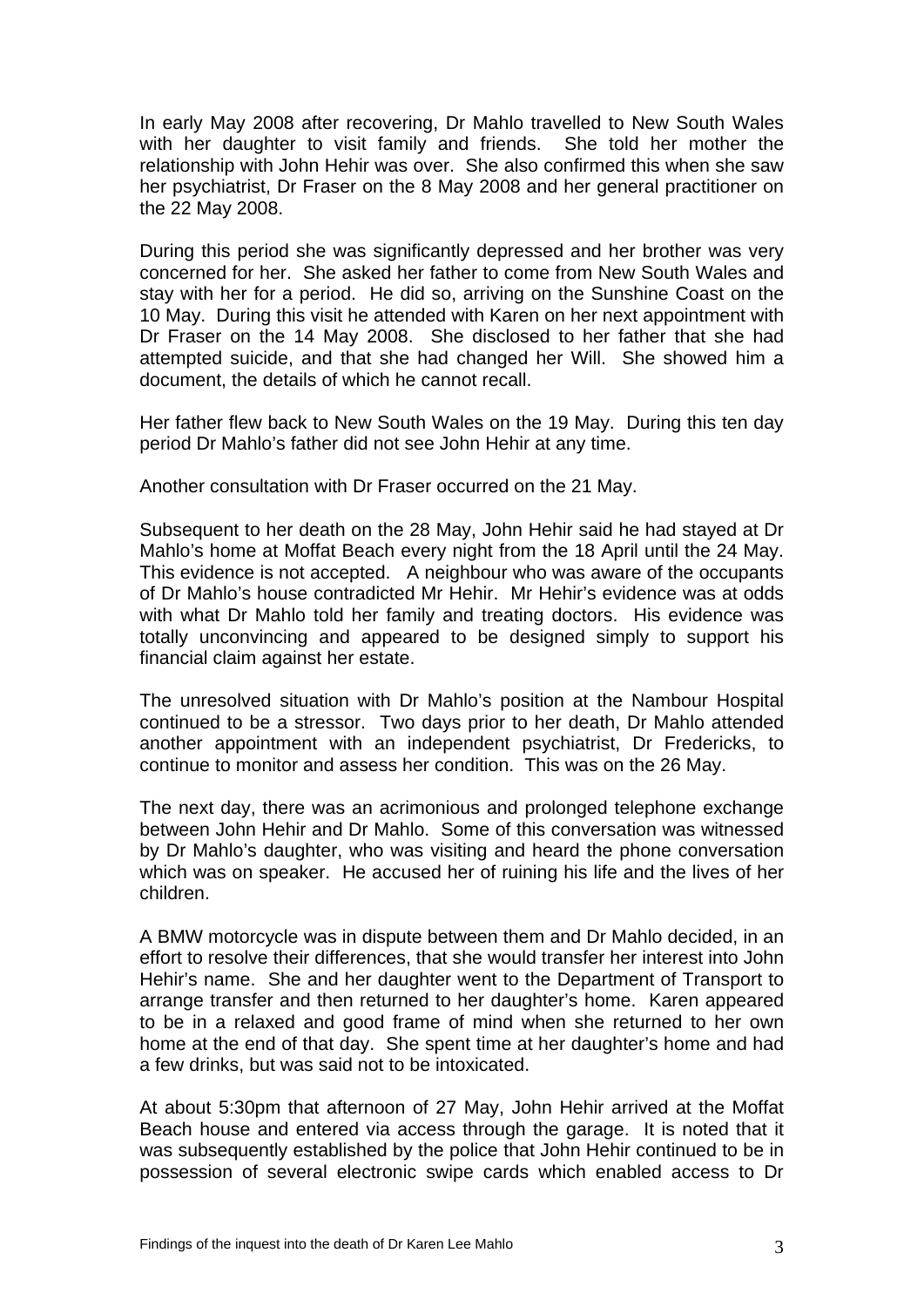Mahlo's house. These were finally seized by police executing a search warrant in January 2011.

John Hehir arrived to pick up the motorbike and other property. An argument occurred between John Hehir and Dr Mahlo and this was witnessed by some friends of Dr Mahlo's daughter who went to the house. It was also overheard by a neighbour from across the road. Mr Hehir left by about 6:30pm.

Dr Mahlo then made a series of phone calls between 7:00pm and 8:00pm that will be detailed later

#### **28 May 2008**

What happened between 8:00pm on the 27 May and 5:13am on the morning of the 28 May 2008, when the Queensland Ambulance Service officer declared Karen Mahlo deceased, is uncertain. There are however records of use of Dr Mahlo's computer and printer during this time.

John Hehir told police after leaving Dr Mahlo's house he returned to his office and remained there until midnight. He then went home to his unit at Maroochydore.

Subsequent forensic examination of Dr Mahlo's computer established that at 2:45am on the 28 May a USB stick named 'John's USB' (serial number 0B90747130A25935) was inserted into Dr Mahlo's computer.

At 2:47am a document addressed to Dr Mahlo's children was created.

At 2:48am a document first titled 'message John' was created and then renamed 'suicide John'.

At 2:51am a document titled 'last will and testament of Karen Lee Mahlo' was accessed.

At 2:52am a jpg (picture) of Dr Mahlo's daughter and then son was opened.

Police investigations established there was a telephone call made at 3:06am from the landline telephone at Dr Mahlo's home to John Hehir's mobile phone number. The call was for 10 seconds and went to message bank.

At 3:29am there was file activity recorded on the computer launching the control panel by a right click and selection of properties.

The next calls identified by police were from John Hehir's mobile number to Dr Mahlo's home line between 4:33am and 4:59am. Mr Hehir said he woke up and saw he had missed a call from Dr Mahlo and he tried to reach her. These calls went through to message bank.

Mr Hehir drove from Maroochydore to Moffatt Beach, arriving at about 5:00am and entered through the open front door. He discovered Dr Mahlo's body in her bed. There was a knife in her chest and she was deceased.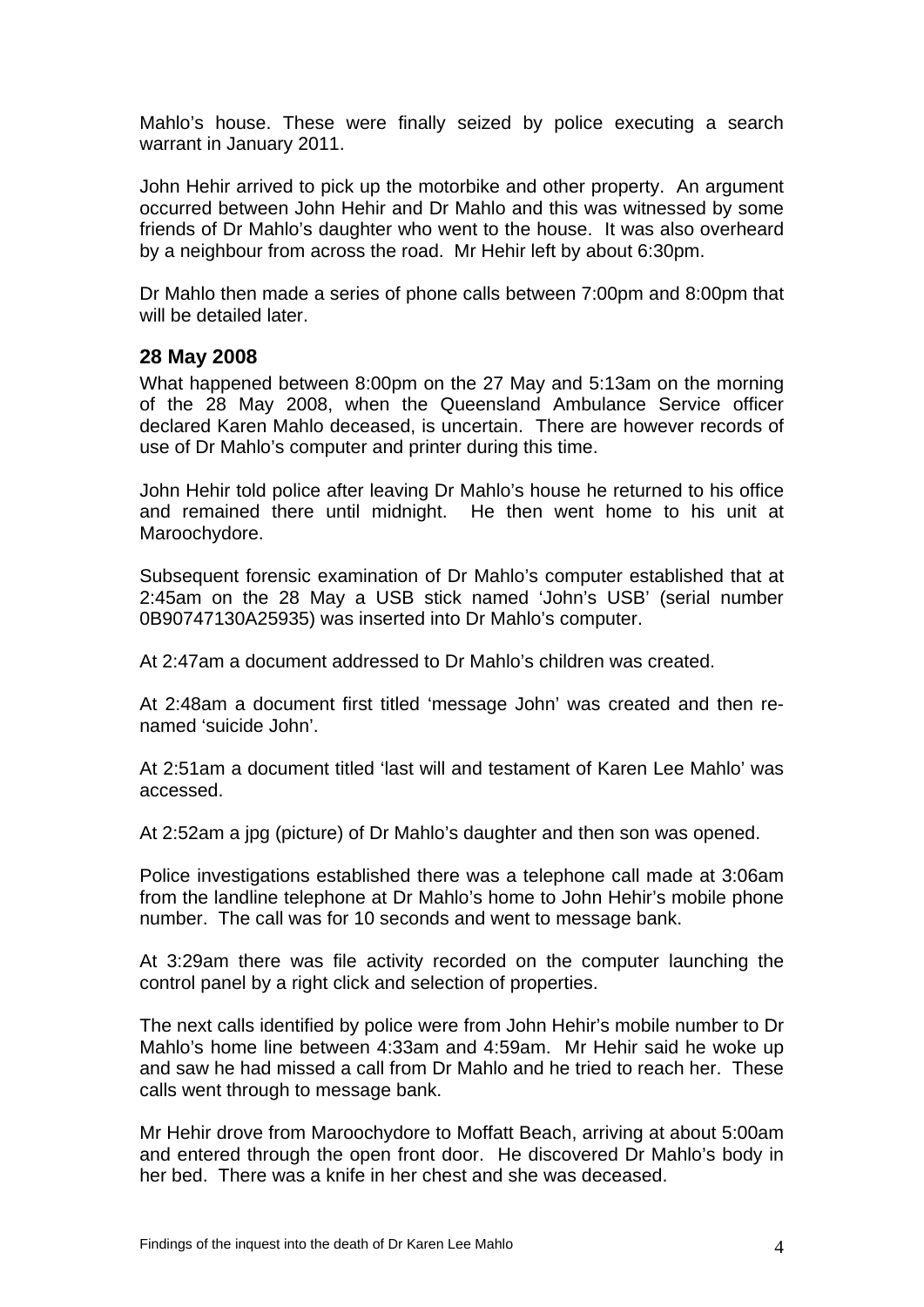Mr Hehir had called triple zero requesting an ambulance to attend Dr Mahlo's house at 4.40am and 4.41am.

Ambulance officers arrived at 5.12 am and declared Dr Mahlo deceased very shortly afterwards.

Crucially, police investigation established that the mobile phone towers through which these calls were traced were consistent with Mr Hehir's subsequent account that he was driving from Maroochydore down Nicklin Way to Moffat Beach.

#### *Police investigation*

Detective Jodie Allan was appointed to investigate the circumstances surrounding the death of Karen Mahlo. She attended the address on the morning of the 28 May at about 5.30am. There were no signs of forced entry or any signs of struggle or disturbance. She discovered the two notes she considered to be suicide notes which were laying face down on the printer. This was the normal way they would have issued from the printer. Neither page was signed. One was addressed to Karen Mahlo's children and one was addressed to John Hehir. Forensic examination did not reveal fingerprints.

Detective Allan spoke with John Hehir who introduced himself as Karen Mahlo's ex-defacto. He was very distressed. He said he last saw Karen Mahlo late on the previous afternoon. He said when he left she was in good spirits, which was contrary to other information they had argued. He said later in the evening she rang him and they argued. He told the detective they had been arguing on and off, particularly when she drank alcohol and she had been drinking alcohol before he left her place at about 6:30pm. He confirmed he had gone there to pick up a motorbike which had been jointly owned but then transferred to him at the end of the relationship.

Detective Allan described Mr Hehir as 'a blubbering mess'. She thought his behaviour was unusual. She felt that they were like crocodile tears, but she conceded 'she did not take to the man'. She had seen many grieving people in the course of her job and she felt his behaviour was distinctly strange.

While at Karen Mahlo's house the three attending police officers examined the computer and at 7:24am the document titled 'last will and testament' was activated on screen. The printer and phone were also checked.

The USB named 'John's USB' was not recovered by police.

When interviewed by police at the police station on the morning of 28 May, Mr Hehir denied being at Dr Mahlo's home when the computer was used in the early hours and denied accessing the computer.

The house had a security access system in place requiring an authorised swipe care. Anyone with an access card could enter. Police could not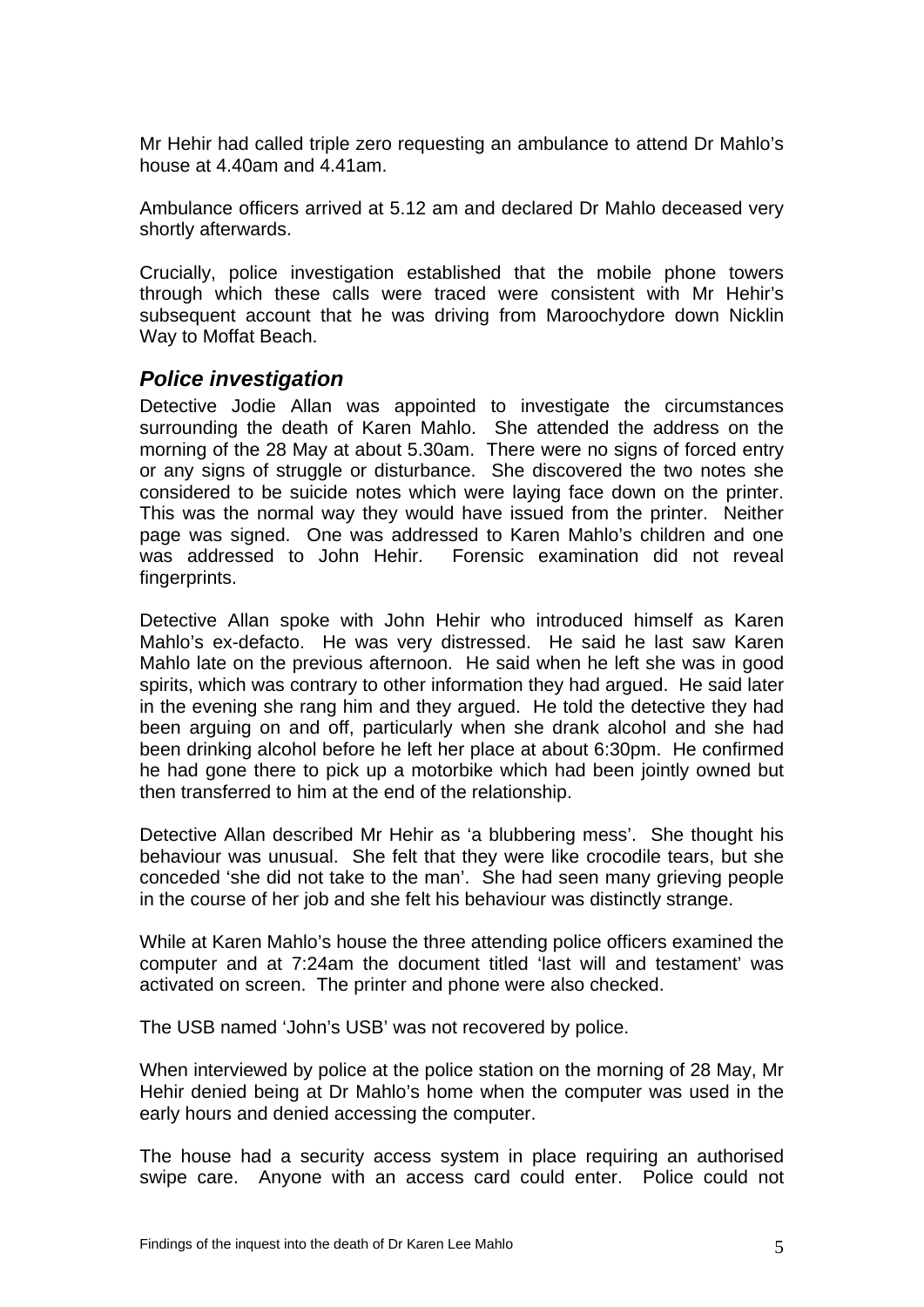establish any records of who held access cards at any particular time or any recording system of the use of cards. After John Hehir completed his initial statement at the police station with Detective Allan, he was dropped back to where his car was parked outside Dr Mahlo's home. This was about 11:30am on the 28 May.

In evidence at the inquest, Mr Hehir admitted he entered Dr Mahlo's house on 28 May 2008 after police dropped him off outside to pick up his car. He said he had asked police if it was alright for him to pick up a few of his belongings. Under close questioning Mr Hehir conceded if the USB stick with his name on it was there (in Dr Mahlo's computer) he certainly would have taken it.<sup>[1](#page-1-0)</sup>

Subsequently, when police seized Mr Hehir's laptop on January 2011, their expert examination established that the particular USB stick, with its own identifying serial number, had subsequently been inserted into Mr Hehir's laptop on [2](#page-6-0)4 and 31 July 2008 and 13 February 2009. $^2$ 

I am satisfied this conclusively proves Mr Hehir did remove that particular USB stick from Dr Mahlo's computer on 28 May 2008. However, that particular USB stick was never located by police, nor could it be discovered forensically what was stored on the USB stick on 27-28 May 2008.

Subsequent examination by police of Karen Mahlo's computer indicated the document titled 'Suicide John' was accessed at 1:20pm on the afternoon of 28 May 2008.

Dr Mahlo's daughter told police she did not enter the premises until 4:00pm that afternoon. She said the suicide note was open on the screen.

At the inquest, when asked directly whether he logged on to the computer that day, Mr Hehir said *I don't know whether I logged on or not.'*

Consistent with the evasive and calculated manner of responding to questions at the inquest, Mr Hehir said *I don't want to tell you that I didn't if you saw I did*. [3](#page-6-1)

In all of these circumstances I am satisfied the identity of the person who accessed the document at 1:20pm on 28 May 2008 was most likely to be John Hehir.

A legal contest over Dr Mahlo's estate and a dispute over the validity of her testamentary wishes commenced from the day of her death. That dispute was filed in the Supreme Court and it is understood that a settlement was subsequently reached between Dr Mahlo's family and John Hehir.

Mr Hehir also subsequently arranged to access the storage facility where Dr Mahlo's possessions were stored pending the resolution of the estate

1

 $1$  T3-61

<span id="page-6-0"></span> $2$  T3-62

<span id="page-6-1"></span> $^3$  T3-60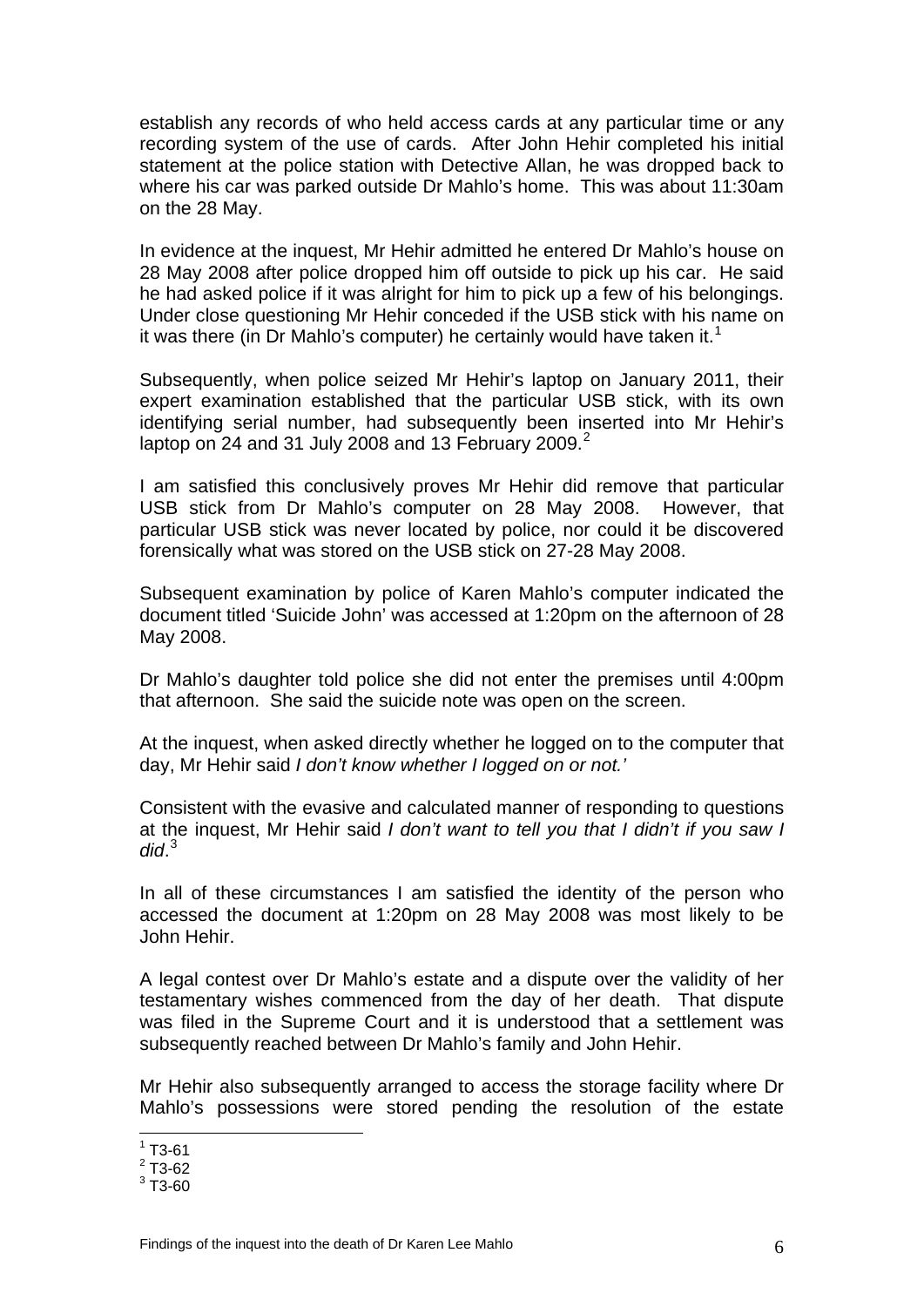distribution. He did this with consent of the administrator and accompanied by an estate agent. However, I do not accept his account, subsequently contradicted by the estate agent, that the agent remained in attendance for all of the time Mr Hehir was at the storage facility. He said he wanted to recover some items of furniture, but at inquest, it appeared he accidentally said he was there to pick up 'documents'.

Afterwards it was established that the printer from Dr Mahlo's house was no longer in storage.

None of these matters are directly relevant to the cause of Dr Mahlo's death, but they were all matters that led her family to be concerned.

Also it was noted that despite Mr Hehir's constant protestations that the relationship with Dr Mahlo was not over at the time of her death, it did not take long before he formed a new relationship. This occurred within three months of Dr Mahlo's death (23 August 2008), and he re-married in October 2010.

#### *Cause of Death*

A full autopsy was performed on the 29 May 2008 by the forensic pathologist, Dr Alex Olumbe. A stainless steel chef's knife was still insitu through the chest wall in the midline when Dr Olumbe examined the deceased. The length of the blade was 135mm. The width of the blade was 30mm. The length of the handle was 110mm.

Externally, a single stab wound was observed on the middle section of the sternum. The whole length of the blade was imbedded in the chest.

On the lateral end of the wound there were two superficial linear abrasions (scratches) described by Dr Olumbe as follows- *the uppermost extends upwards diagonally measuring 5mm in length, and the lower part is curvilinear and extends downwards measuring 10mm in length.*

In evidence Dr Olumbe confirmed these two small superficial scratch marks were consistent with his experience of 'hesitation or tentative' use of the knife. He confirmed these types of injury were commonly seen in suicides where people subsequently inflicted stab wounds.

He also noted minor nicks on the palm. He considered these to be too minor to be possible defensive wounds which would have been more extensive and likely to be on the arms as well.

He noted old scarring on the wrist, consistent with previous self-harm.

Dr Olumbe confirmed there was a single stab wound in the sternum with three tracks in close proximity through the wound. This was consistent with the knife being forced through the breastbone and then being manipulated.

Dr Olumbe confirmed damage would not have caused immediate death. He said death was due to hypovolaemic shock due to loss of blood.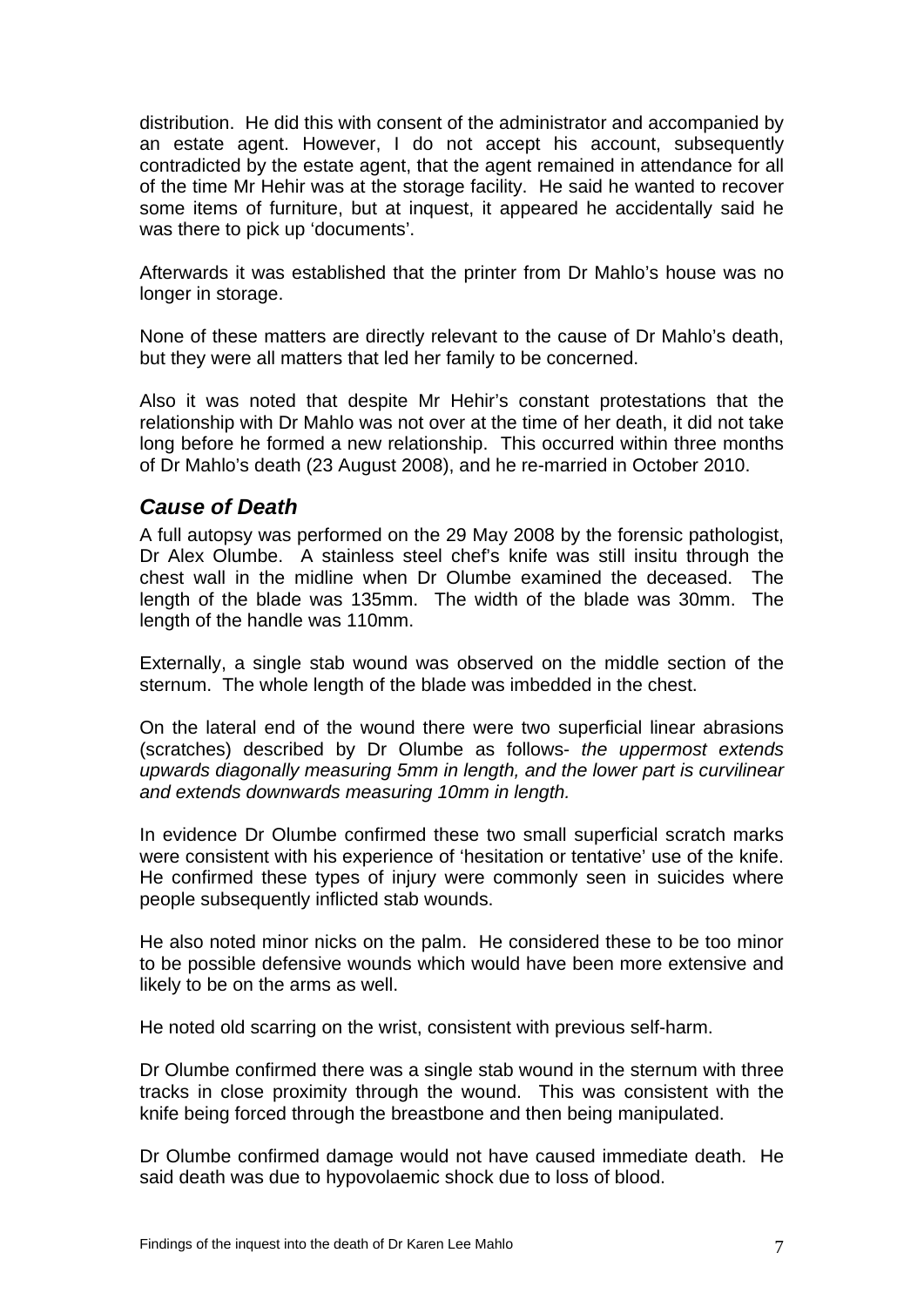Dr Olumbe noted minor bruising on the back of the right hand which could have been caused by blunt impact.

He noted linear scars on the front of the right wrist and medial aspect of the left ankle were consistent with previous self-harm/suicidal ideation.

Toxicology testing revealed alcohol at a level of .114. Dr Olumbe remarked this suggested alcohol was ingested around the time of death.

Diazepam and its metabolite were detected at therapeutic level.

Citalopram, an antidepressant, and its metabolite were detected at slightly above therapeutic level.

A low level of Temazepam was detected.

No other drugs were detected.

Dr Olumbe concluded Dr Mahlo died due to a stab wound to the chest.

With respect to the degree of force necessary to have caused the injury, Dr Olumbe addressed the individual wound tracks. Although there was a single stab wound in the skin on the sternum, internally, there were three wound tracks into the chest extending from:

- 1. Medial left third intercostal muscle (muscle between the ribs). The path of this wound track through chest and depth of penetration through the soft tissues including skin, intercostal muscle, pericardium and pulmonary artery of 135mm was suggestive of use of a mild amount of force.
- 2. Medial left fourth intercostal muscle (muscle between the rib). This wound track in the medial aspect of the left fourth intercostal space penetrated through the chest and depth of penetration through soft tissues including skin, intercostal muscle and pericardium of 135mm was suggestive of a mild amount of force.
- 3. Lower sternum at the level of the fifth rib. This wound track was through the lower chest plate in the midline at the level of the fifth rib. The track penetrated the bony chest plate to a depth of 40mm. It did not enter the pericardial cavity. The path through the chest and depth of penetration through the skin and bony chest plate was suggestive of a severe amount of force.

Subsequently the Office of the State Coroner requested an independent review by forensic pathologist, Dr Linda Iles of the Victorian Institute of Forensic Medicine.

Dr Iles was requested to comment on the following –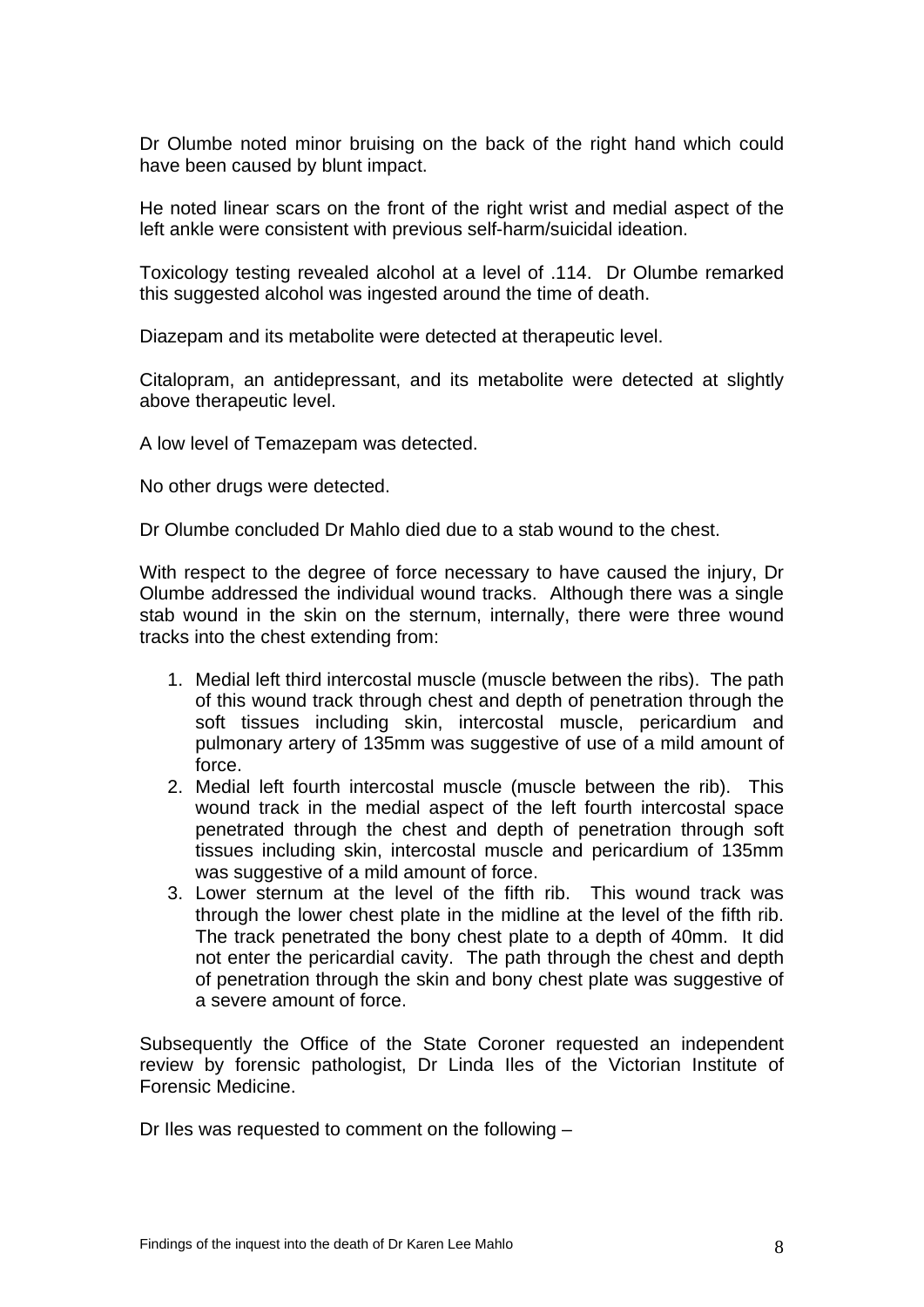- 1. The degree of force required to push the knife through the breastbone into the chest cavity of the deceased.
- 2. The presence of other injuries to the deceased including fresh cuts to her hands and wrists.
- 3. Whether the findings at autopsy were consistent with self-inflicted death.

Dr Iles was provided with the complete autopsy and toxicology report together with Queensland Police scene photographs and autopsy photographs.

Dr Iles considered the assessment of force required to inflict stab wounds was problematic. She considered the wound passing through the full thickness of the sternal bone would be at least severe force. The other two tracks passing through skin and intercostal muscle would be at least moderate force in her opinion. She qualified these opinions with the remark: *These degrees of force are relative and cannot be readily quantified in a meaningful way*.

With respect to the two minor marks on the skin below the wound, Dr Iles considered these were more suggestive of movement of the knife rather than typical hesitation marks. They were on the end of the stab wound which corresponds to the site where the blade was located. In her experience of stab wounds they are commonly seen in that context of some type of movement.

She confirmed with respect to the single wound into the chest there were three track marks inside the body. *There is only one defect in the skin, but the knife had been moved through the same defect – with three separate movements into the body*. Dr Iles confirmed the site of the wound was significant as it was in the general vicinity of the heart.

With respect to the cuts or incisions on the right hand, Dr Iles said it was possible that they might be defensive wounds, but they could also be due to potentially clumsy handling of the knife, or if the hand gripping the handle of the knife slipped forward and that part of the hand came in contact with the blade.

It was noted the particular knife had a triangular metal handle and there was no 'hilt', or barrier to guard the hand from extending onto the blade, particularly if the knife came up against firm resistance.

As to the question of whether the wound could be identified to be suicidal or homicidal, Dr Iles pointed out that it was always a question of considering all of the information rather than simply the pathological evidence. She acknowledged that three wound tracks were unusual but not unheard of. She had performed a literature review detailed in her report. Dr Iles said, *Evaluation of these case series (notably evaluated on the presumption that the manner of death has been correctly identified in all cases in all series) demonstrates that there is no one feature, nor is there a constellation of*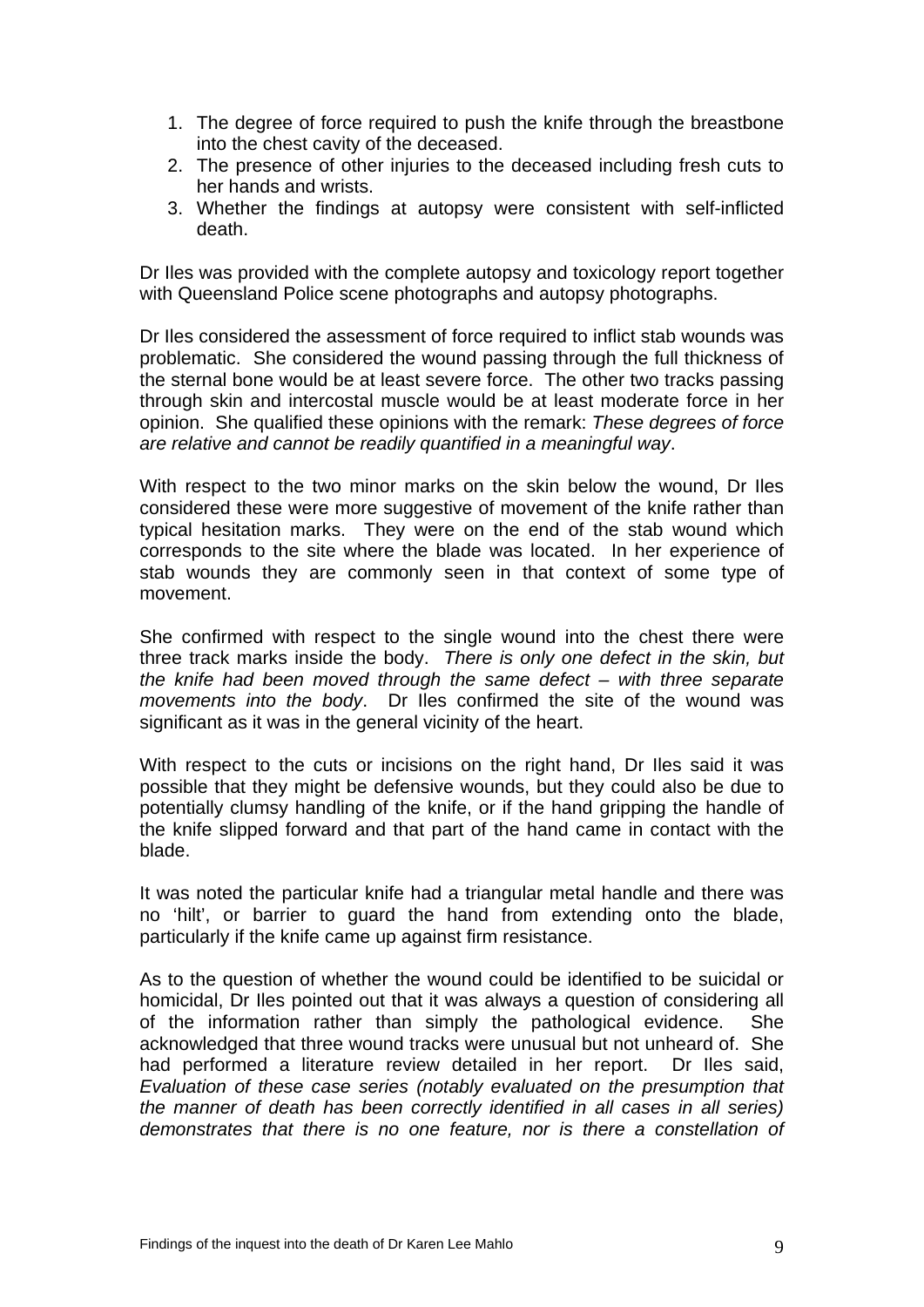*features that can reliably be used to discriminate definitively between suicidal and homicidal stab wounds in an individual case*. [4](#page-6-1)

The presence of three wound tracks passing through a single external wound and the perforation of the sternum by one of the wound tracks were features raising concern. But, these did not exclude self-infliction. There was nothing in the autopsy findings that precluded the possibility of Dr Mahlo's wounds being self-inflicted. The features did justify meticulous examination of other facts and circumstances surrounding the death of Dr Mahlo.

Finally, Dr Iles noted that in her opinion the level of alcohol of .114% would not render a person incapable of purposeful activity, particularly if that individual was an experienced user of alcohol.

## *Time of Death*

Dr Iles' evidence was that it was not possible to reliably nominate the time of death.

The timeframe during which it can be inferred that Dr Mahlo died was between 3:06am on the 28 May and about 5:00am when her body was discovered by John Hehir.

Dr Mahlo made four calls on the evening of the 27 May to people that were important to her. The first call was to her mother and was for about 25 minutes. Her mother said Dr Mahlo rang at about 7 o'clock and sounded relaxed. Dr Mahlo spoke of spending time with her daughter that day. Dr Mahlo's mother did not form an opinion that her daughter sounded intoxicated during the course of that call.

Subsequently she tried to phone an interstate friend and colleague at 7:37pm. That person was not at home and a message was left.

She then called her son at 7:38pm. He recalled her sounding quite bubbly. She spoke of getting rid of the motorbike and telling her son about plans for the future. He thought she sounded in the best mood that year. He said she was not affected by alcohol as he would be able to recognise this in her voice.

Then she rang her daughter. He daughter had spent significant time with her mother that day. During the phone call she thought her mother sounded fine, but stressed.

The next external evidence was the computer records subsequently accessed by police indicating use of the computer between 2:45 and 2:52am.

A review by police of telephone records confirmed there was a call made from the landline at Dr Mahlo's Moffat Street house to John Hehir's mobile phone at 3:06am. That call went to message bank.

1

<span id="page-10-0"></span> $<sup>4</sup>$  Exhibit G1, page 5</sup>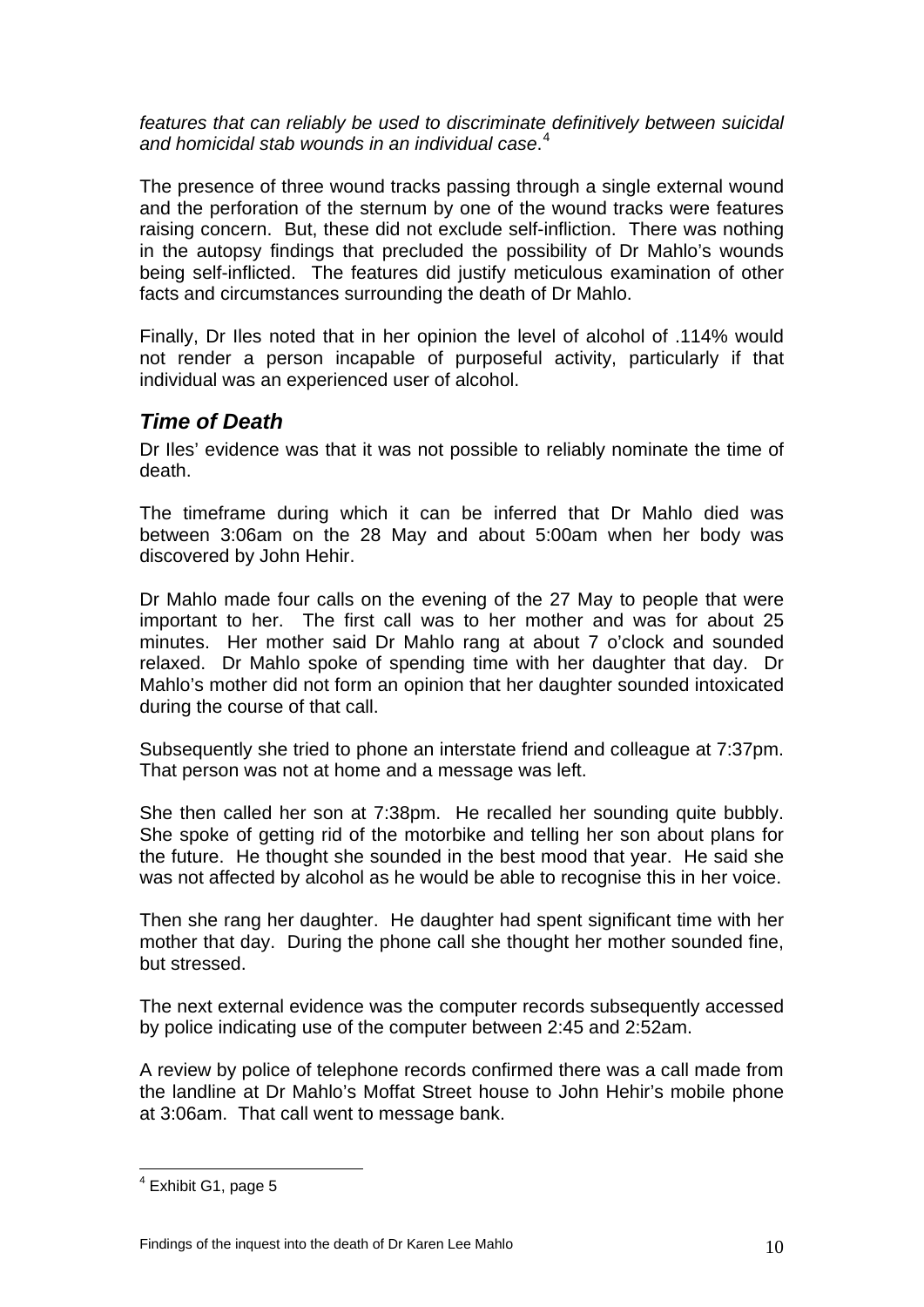The next evidence available from an independent source was the record of phone calls made from John Hehir's mobile phone to Dr Mahlo commencing from 4:33am. Seven calls were made to the landline and one call was made to Dr Mahlo's mobile phone number. The last call in that sequence was at 4:59am.

The calls made to Dr Mahlo's landline went to message bank. Police subsequently transcribed those messages. Each of those messages was from John Hehir trying to speak with Karen (Dr Mahlo). The first message commenced, *Karen, Karen if you can hear me please come to the phone. Did you ring me a little while ago? I'm sorry I missed the call. Please come to the phone. Are you okay?*[5](#page-10-0)

The following calls were all in a similar manner but made reference to his intention to ring triple zero and call the ambulance.

The fifth call at 4:49am included a statement, I*'ve rang triple zero. They will come. All I have to do is pick up the phone and ring them and they will turn around. But I have rang them*.

Of most significance with respect to John Hehir's whereabouts at the time, police were able to obtain data from mobile phone towers tracking the whereabouts of Mr Hehir's mobile phone during this sequence of calls. The mobile phone towers recorded during the sequence of calls from 4:33am until 4:45am was as follows: Alexandra Headlands, Alexandra Headlands, Alexandra Headlands, Maroochydore North, Buddina, Wurtulla, Currimundi and Battery Hill.

I accept this evidence establishes Mr Hehir's position was moving between those locations during that period of time, whilst talking into his mobile phone.

There was evidence of three 'free calls' made from Mr Hehir's mobile phone at 4:40am from Alexandra Headlands (54 seconds), 4:41am from Alexandra Headlands (3 minutes 38 seconds), and at 5:09am from Caloundra (3 minutes 8 seconds).

There is also a record of the call to Mr Hehir's mobile at 3:06am which was diverted to message bank. There is no mobile tower recording for calls diverted to message bank.

From all of this information it is most likely Dr Mahlo died between 3:06am and 5:00am on 28 May 2008.

#### **Dr Mahlo's state of mind on 27-28 May 2008**

There was a lot of medical information about Dr Mahlo's health, particularly her mental health, available for review. This included medical information assessing her condition during the period when she was not at work.

 5 Exhibit E14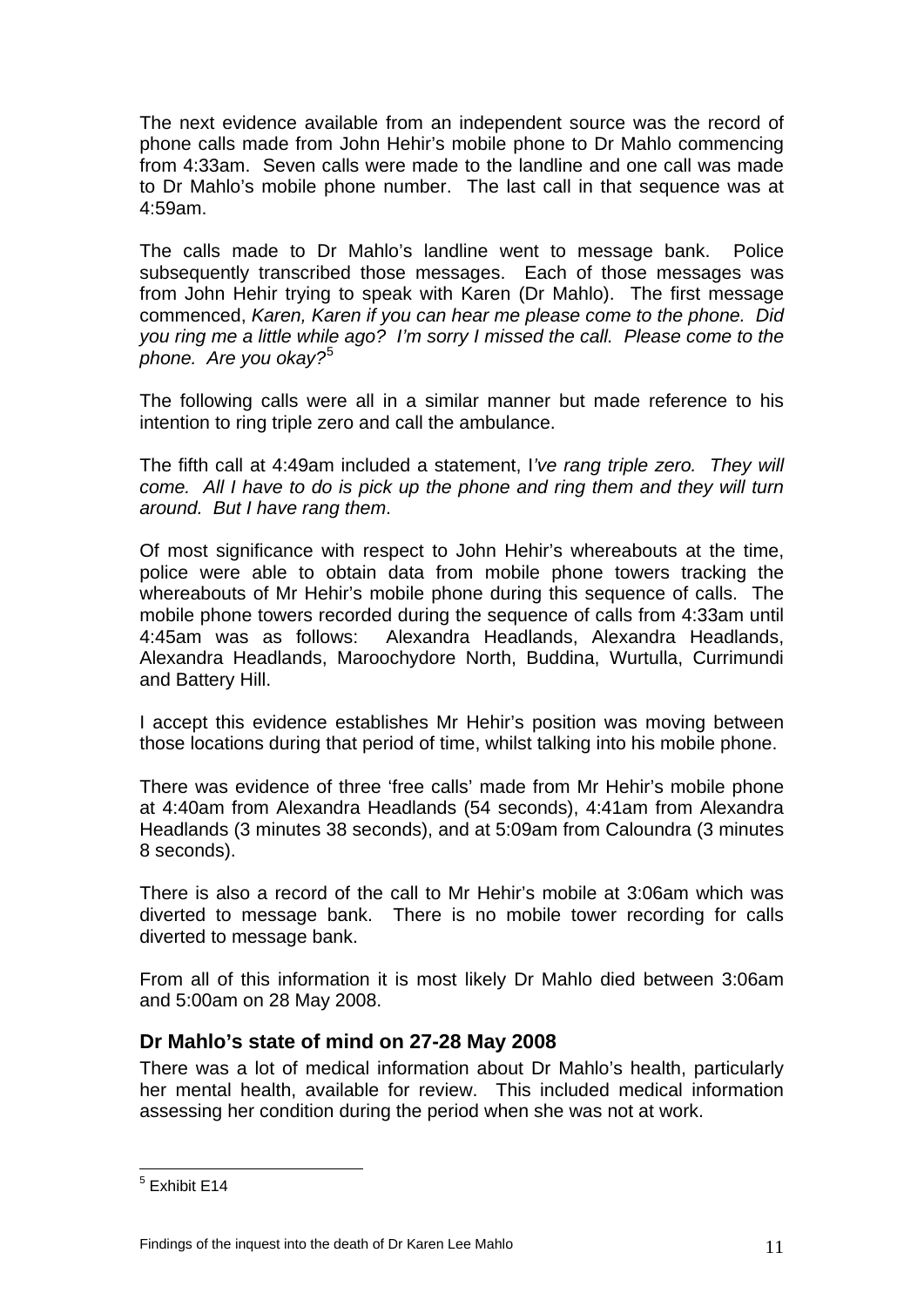In particular, the information provided by her treating consultant psychiatrist Dr Clive Fraser, was most helpful. He had treated Dr Mahlo since January 2007. He diagnosed she was suffering from a major depressive disorder complicated by intermittent alcohol abuse. She was treated with a combination of medications, which changed over time. Her condition worsened at various times usually precipitated by additional stressors. The underlying cause of her stress was the suspension from her professional position and the unresolved status of this situation. Increased drinking, and eventually arguments with her partner (John Hehir) were identified by Dr Fraser as additional stressors.

He was aware of two attempts at suicide during 2007. In April she took pills and cut her ankle, and in May she cut her wrist. In Dr Fraser's opinion neither of these incidents could have caused her death, but *any attempt is serious*.

Dr Fraser considered she was at chronic risk of suicide, but he did not consider she needed involuntary treatment or was at imminent risk.

However, in September 2007 Dr Fraser became seriously concerned about her immediate risk of serious self-harm after an incident when she cut off her long hair as a self mutilation. It was the third incident involving a sharp implement and he was concerned that Dr Mahlo, who was proud of her own appearance and presentation, should act in this manner. She was also drinking more and was secretive about the level of drinking. She was admitted to hospital in Buderim for two weeks as a voluntary patient. He considered she used alcohol to self medicate and had only limited insight into her illness. Dr Fraser's records including from the Buderim Hospital recorded the hospital name sticker as Dr Karen Mahlo. He recalled there had been a discussion about the issue of her name, but in the end she was admitted under her own name.

Dr Fraser was away at the time of Dr Mahlo's admission to hospital on the Sunshine Coast in April 2008 before she was transferred to Brisbane and then a clinic at New Farm. This was after a serious medication overdose. She was particularly distressed when comparing her career demotion with others who had criticised her.

Dr Fraser recalled an occasion in April 2008 when she attended an appointment. On leaving, she asked him whether he thought anyone would care if she killed herself. He responded, assuring her that yes, everyone would care. She appeared to accept what he said and made a further appointment.

At her attendance for an appointment with Dr Fraser on 8 May 2008 she disclosed she was no longer living with Mr Hehir. Dr Fraser was not surprised as a month earlier she had separated from him and then briefly reconciled. She told him she decided to separate entirely on 3 April 2008.

Dr Fraser thought this was not a bad outcome as there was a lot of conflict in the relationship, particularly about Dr Mahlo's incapacity to stop drinking and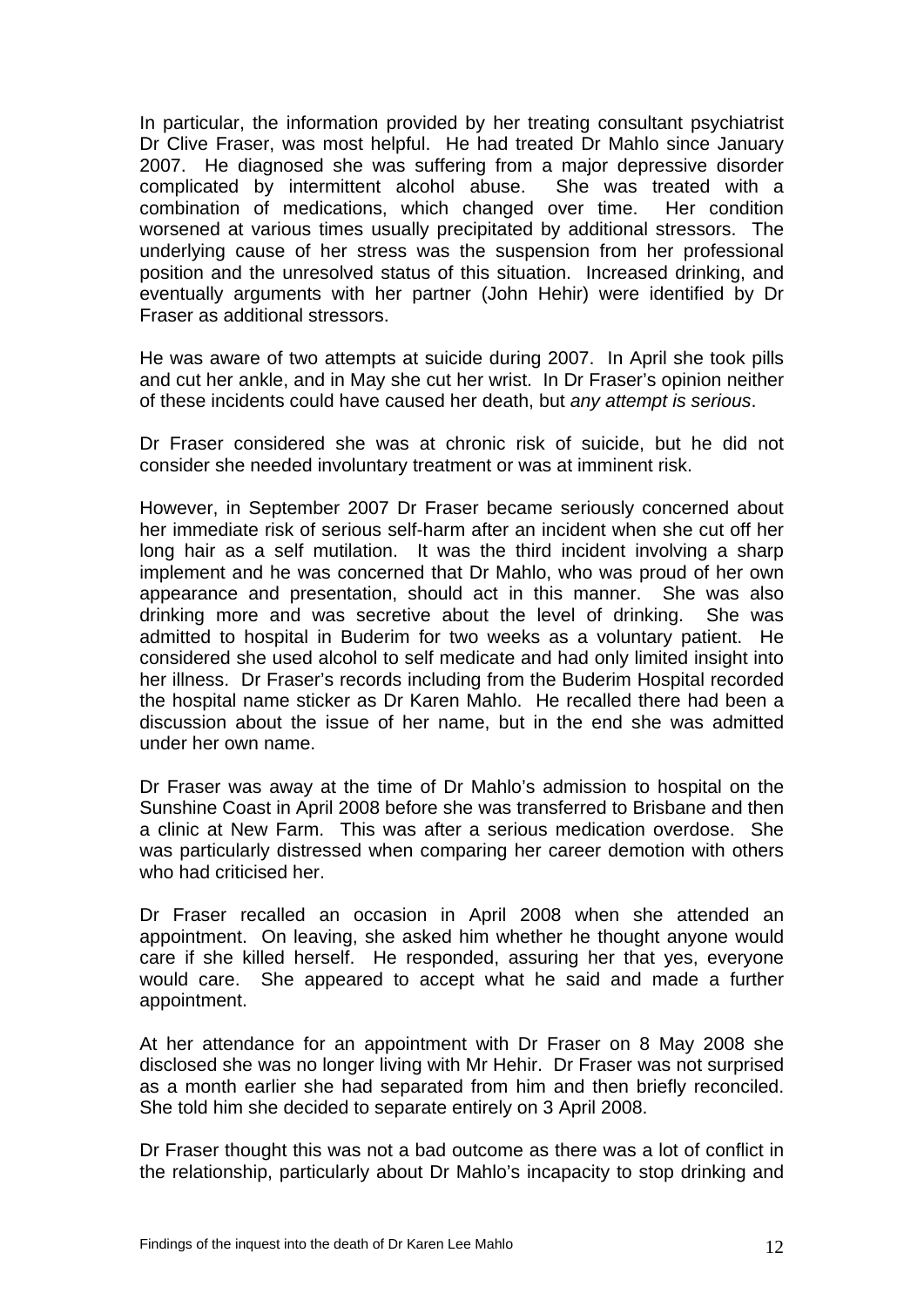her unwillingness to stop smoking. On his observations and interactions with both Dr Mahlo and Mr Hehir he considered Mr Hehir was very controlling and calculating with Dr Mahlo. Mr Hehir had attended a number of consultations with Dr Mahlo and had also contacted Dr Fraser by phone and email with respect to Dr Mahlo and sought to intervene in her treatment. Dr Fraser said his observation was that Mr Hehir was 'running the show' and there was very little that Dr Mahlo did without consulting him.

Dr Fraser said he saw no reason to doubt that Mr Hehir was concerned for Dr Mahlo until the events of April 2008.

When asked about the possibility of Dr Mahlo's mood varying from a good mood to a depressed mood over a number of hours, Dr Fraser explained her pervasive mood was of depression. This could fluctuate and may deteriorate with the use of alcohol, typically occurring later in the day. There was also the possible range of moods described as 'diurnal'- associated with low mood in the morning but improving. But the pattern could also be reversed.

He was aware after her death that Dr Mahlo had consumed alcohol in a period of a couple of hours prior to her death.

At the last consultation with Dr Mahlo on 21 May she stated she had not been drinking for a few days. Dr Fraser had never seen her in an intoxicated condition or with alcohol on her breath. She always presented in a business like manner. He noted there were some positive improvements with her preparedness to compromise about conditions for her return to work.

On 27 May, the day before her death, Dr Mahlo rang Dr Fraser's secretary. She reported Dr Mahlo had seen Dr Fredericks on 26 May and the appointment had gone well. She wanted to postpone her appointment with Dr Fraser on 29 May as she had a conference. She wanted an appointment before her planned return to work at the Redcliffe Hopsital on 2 June. She was said to sound positive and cheerful.

Dr Fraser attended Dr Mahlo's funeral. He said this was exceptional that he should do so, but it was at the specific request and invitation of Dr Mahlo's daughter and family. He was present when Mr Hehir spoke afterward to the gathering. He considered Mr Hehir's behaviour gave a false impression and was very unusual, and particularly out of all proportion for a person no longer in a relationship with Dr Mahlo at the time of her death. After appearing extremely distressed, Mr Hehir was able to read a written statement in a composed manner before suddenly decompensating to such a gross extent that he had to be assisted away. Dr Fraser thought it very strange behaviour.

Dr Fraser had no reason to think Dr Mahlo's death was other than self inflicted due to her chronic risk of suicide. However, he became aware of a different medical opinion and he felt it wise to report his concerns to police. He did so in a professional and measured way. He did not assert any professional forensic expertise but was simply uncomfortable and concerned that all information should be considered.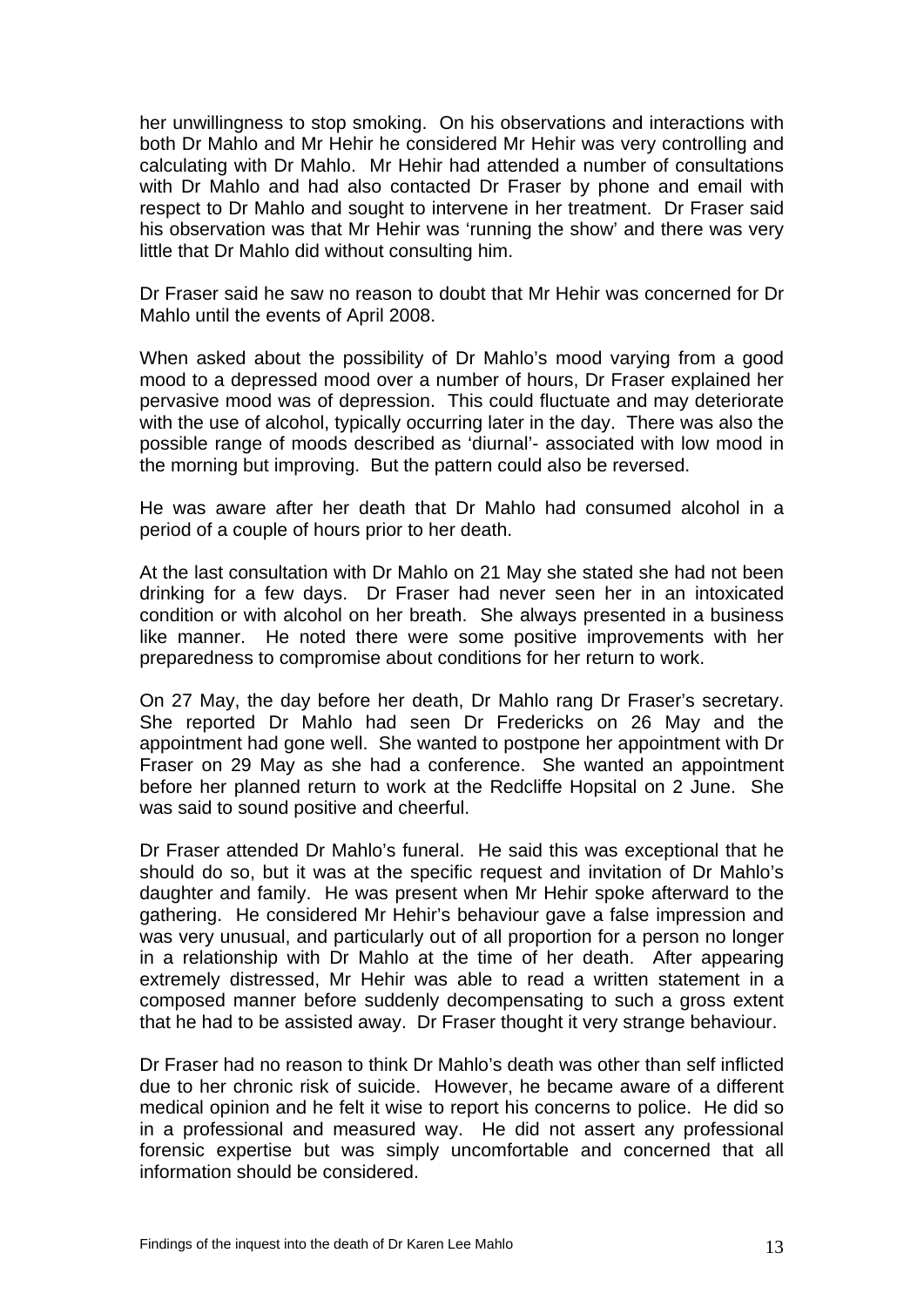## *Conclusion*

The opinion of Dr Fraser was that Dr Mahlo was at chronic risk of suicide. Her history showed episodes of self-harm escalating in their severity over time and typically triggered by additional stressors and alcohol against a background of major depression.

On the day immediately prior to her death Dr Mahlo struggled to resolve the fall out from the termination of her relationship with John Hehir. It was clear that he was angry at the loss of his expectation that this was to be a life long relationship, including a significant financial enhancement to his lifestyle due to Dr Mahlo's earning capacity and existing assets. Examination of computer records had also confirmed Mr Hehir's own documentation of his hopes and aspirations for the couple and their future together. There was a clear financial component to Mr Hehir's future hopes.

During 27 May there were long arguments between Mr Hehir and Dr Mahlo, over the phone and in person. Dr Mahlo was denigrated for destroying their relationship and also criticised about her parenting of her children. This was against a recent background of a serious overdose and a known situation of continuing depression and alcohol abuse.

From the toxicology results it was evident Dr Mahlo had alcohol in her system at the time of her death, and had probably consumed more during the course of the evening and early hours of the morning.

## **Findings required by s. 45**

**Identity of the deceased** – Dr Karen Lee Mahlo.

- **How she died Dr Mahlo died after stabbing herself in the** chest with a knife at a time when she was severely distressed, suffering major depression and at a time when her judgment was affected by alcohol.
- **Place of death** 23a William Street at Moffatt Beach in **Queensland**
- **Date of death–** 28 May 2008.

**Cause of death** – stab wound to the chest.

In all of the circumstances it is concluded Dr Mahlo intended to cause her own death by knife wound to her chest. She did so at a time when she was affected by alcohol and was suffering from longstanding depressive illness for which she was being treated. She left notes for her children and for her former de facto partner. She had struggled to recover from her illness and to re-establish her career. At the time of her death Dr Mahlo, her family, friends and treating doctors had seen significant improvements in her mental